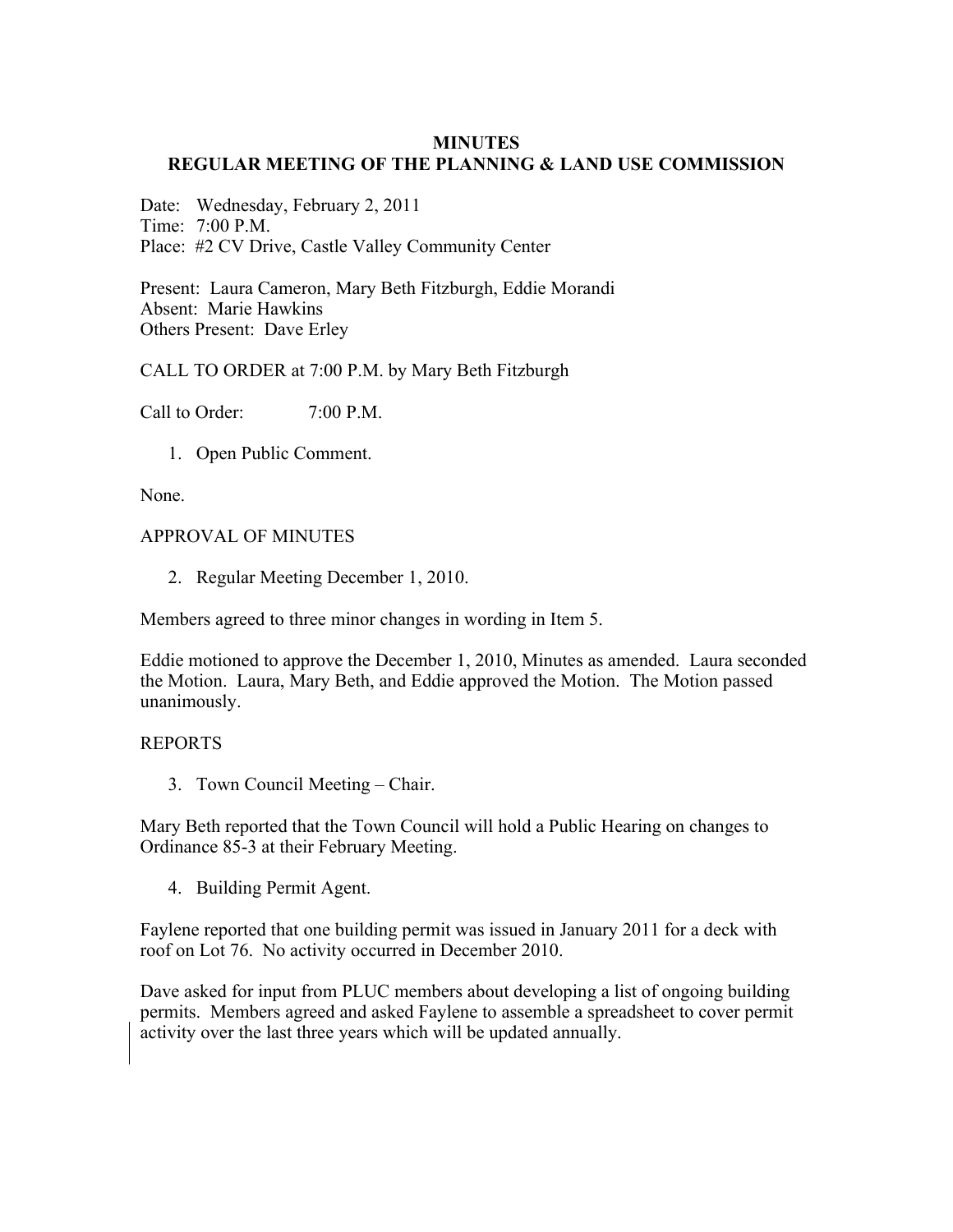# 5. Procedural Matters.

Laura expressed her hope to find another member to fill the PLUC vacancy. Faylene reported a conversation she had with Skip Ambrose in which choosing a representative from the "Ditch Committee" was discussed. Members agreed to search for possible candidates.

## NEW BUSINESS

6. Discussion and possible action re: annual election of chair and vice-chair.

Laura motioned to nominate Mary Beth as chair of the PLUC and Marie as vice-chair of the PLUC for 2011. Eddie seconded the Motion. Laura, Mary Beth, and Eddie approved the Motion. The Motion passed unanimously.

7. Discussion and possible action re: future agenda items.

Mary Beth expressed the importance of addressing the fence ordinance during the upcoming year. She also wants to add a summary of zoning issues to the front page of the Town website and to issue a summary of the zoning issues to real estate agents. Faylene reported that Flora Najafi had suggested to her that the Town issue letters to newcomers in Castle Valley to inform them of zoning issues. PLUC members noted the difficulty of knowing when newcomers arrive or purchase land in Castle Valley. Dave asked to work with the PLUC on wording for the website revision.

This item will remain on upcoming Agendas.

8. Discussion regarding: enforcement sections of land use ordinances.

Mary Beth explained that the Mayor and the Town Council are in charge of enforcement for the Town of Castle Valley. They write the conflict resolution and nuisance ordinances, whereas the PLUC writes enforcement policy in the enforcement sections of land use ordinances. She noted some differences in enforcement timelines between the proposed enforcement section of Ordinance 85-3, Town Resolution 96-3 (a Resolution establishing procedures for violations of the Town of Castle Valley Ordinances) and the Town's Complaint Resolution Process (Ordinance 2008-2). PLUC members agreed to propose two changes to the current proposal to amend Ordinance 85-3: (1) make reference in Ordinance 85-3 to the complaint process outlined in Ordinance 2008-2, and (2) change the timeline set in the enforcement section of Ordinance 85-3 to 30 days to align it with Ordinance 2008-2. PLUC plans to review all enforcement ordinances and resolutions during the upcoming year to ensure that they are all in agreement.

Eddie motioned to table Item 8. Laura seconded the Motion. Laura, Mary Beth, and Eddie approved the Motion. The Motion passed unanimously.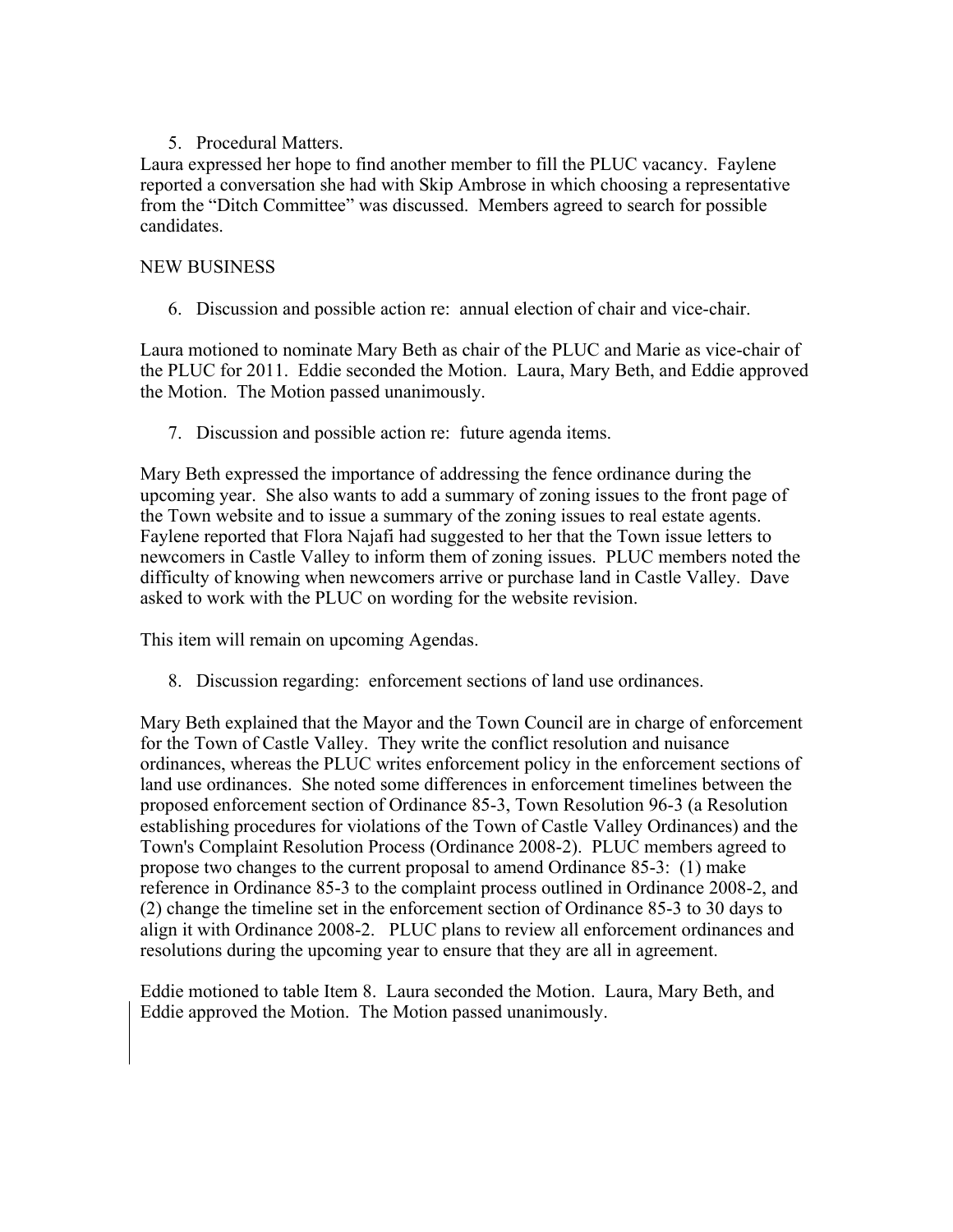## OLD BUSINESS

9. Discussion and possible action re: amending Ordinance 2007-5 to adopt the 2009 International Building Code, etc. (tabled).

Laura motioned to untable Item. Eddie seconded the Motion. Laura, Mary Beth, and Eddie approved the Motion. The Motion passed unanimously.

Members discussed the need for the Uniform Code for the Abatement of Dangerous Building and A117.1-2003. Jeff Whitney had told Mary Beth that he did not feel it was necessary for Castle Valley.

After discussion, members decided to adopt the 2009 building codes for residential, mechanical, electrical, plumbing, fuel gas, energy conservation, and fire code without the code for abatement of dangerous buildings. A Public Hearing on this Ordinance is scheduled for the March 2, 2011, PLUC Meeting.

Eddie motioned to table Item 9. Laura seconded the Motion. Laura, Mary Beth, and Eddie approved the Motion. The Motion passed unanimously.

10. Discussion and possible action re: reviewing and amending Ordinance 96-1: Watershed Protection Ordinance (tabled).

Eddie motioned to untable Item 10. Laura seconded the Motion. Laura, Mary Beth, and Eddie approved the Motion. The Motion passed unanimously.

Dave addressed the PLUC Meeting in response to a request from Laura that he outline his concerns and describe the challenges he sees in updating the Watershed Protection Ordinance.

According to Dave, septic systems, abandoned wells, and junk vehicles have been identified as major threats to the Castle Valley watershed, as well as potential mining, drilling, grazing, and fires that might occur within the CV watershed. To address these threats, he spoke of memorandums of understanding that Colorado communities have achieved with the Forest Service and the Bureau of Land Management that have outlined what restrictions these agencies will support on adjacent lands under their supervision. He suggests that Castle Valley begin by working with the FS and BLM to develop memorandums of understanding with them regarding our watershed protection. Grand County has jurisdiction over private landowners within the watershed.

Dave, Laura, and Mary Beth will form a committee to begin studying these issues. They plan to meet during the upcoming month.